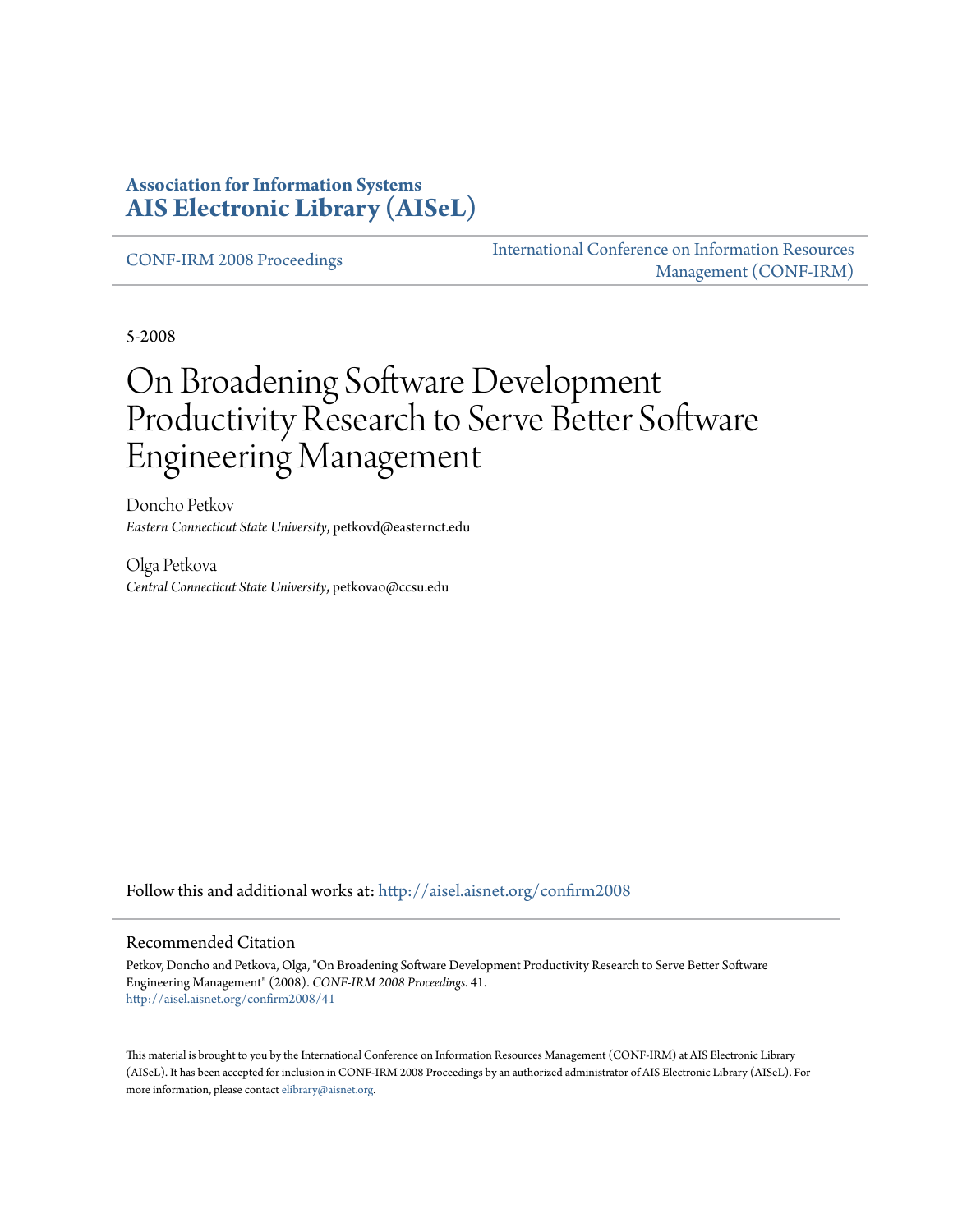## **61F. On Broadening Software Development Productivity Research to Serve Better Software Engineering Management**

Doncho Petkov Eastern Connecticut State University, petkovd@easternct.edu

Olga Petkova Central Connecticut State University, petkovao@ccsu.edu

#### *Abstract*

The unresolved problems of improving software engineering management require a broader systemic approach of investigating related issues like software development productivity. The paper links software engineering management to research on software cost estimation and on factors affecting software development productivity. It examines ways for the systemic incorporation of all issues influencing a software project through application of combination of methods from diverse paradigms*.* 

#### *Keywords*

Software development management, Software cost estimation, Factors affecting software development productivity, Software development productivity.

### **1. Introduction**

A better understanding of the factors affecting software development productivity and the relationships between them is essential for the improvement of the management of the information systems development process through improved cost and effort estimation (see Boehm, 2006). Boehm and Sullivan (1999) present thought provoking ideas on the need for renewal in the capabilities to reason about major software decisions in economic terms. They note, "The new software development techniques demand new estimation methods"(Boehm and Sullivan, 1999). One way to address this is the periodic calibration of existing cost estimations models, like COCOMOII to reflect the new development practices (e.g. see Boehm, Abts and Chulani, 2000). The introduction of agile approaches and internet-speed software development, poses new demands towards the improvement of our understanding about what drives software development (see Baskerville et al.(2003), Boehm (2006) and others).

Boehm and Sullivan (1999) point out that an important issue is to empower high-level managers to choose the best available economic reasoning techniques for use in their projects. The same authors conclude that "the pressures for improved cost-benefit and return on investment analyses are causing more software researchers and business analysis researchers to come together to integrate their knowledge and tools into more effective capabilities, not just for analysis, but also for more effective software management" (Boehm and Sullivan, 1999:945). This is another justification for the need of a deeper analysis of software development productivity.

The multiple dimensions of the factors affecting software development productivity represent a challenge for an interdisciplinary research to their nature. Past research on software development productivity and related areas such as cost and effort estimation was carried out predominantly within the paradigms of Computer Science and Software Engineering. Information Systems Development (ISD) is also the core of the field of Information Systems (see Hirschheim and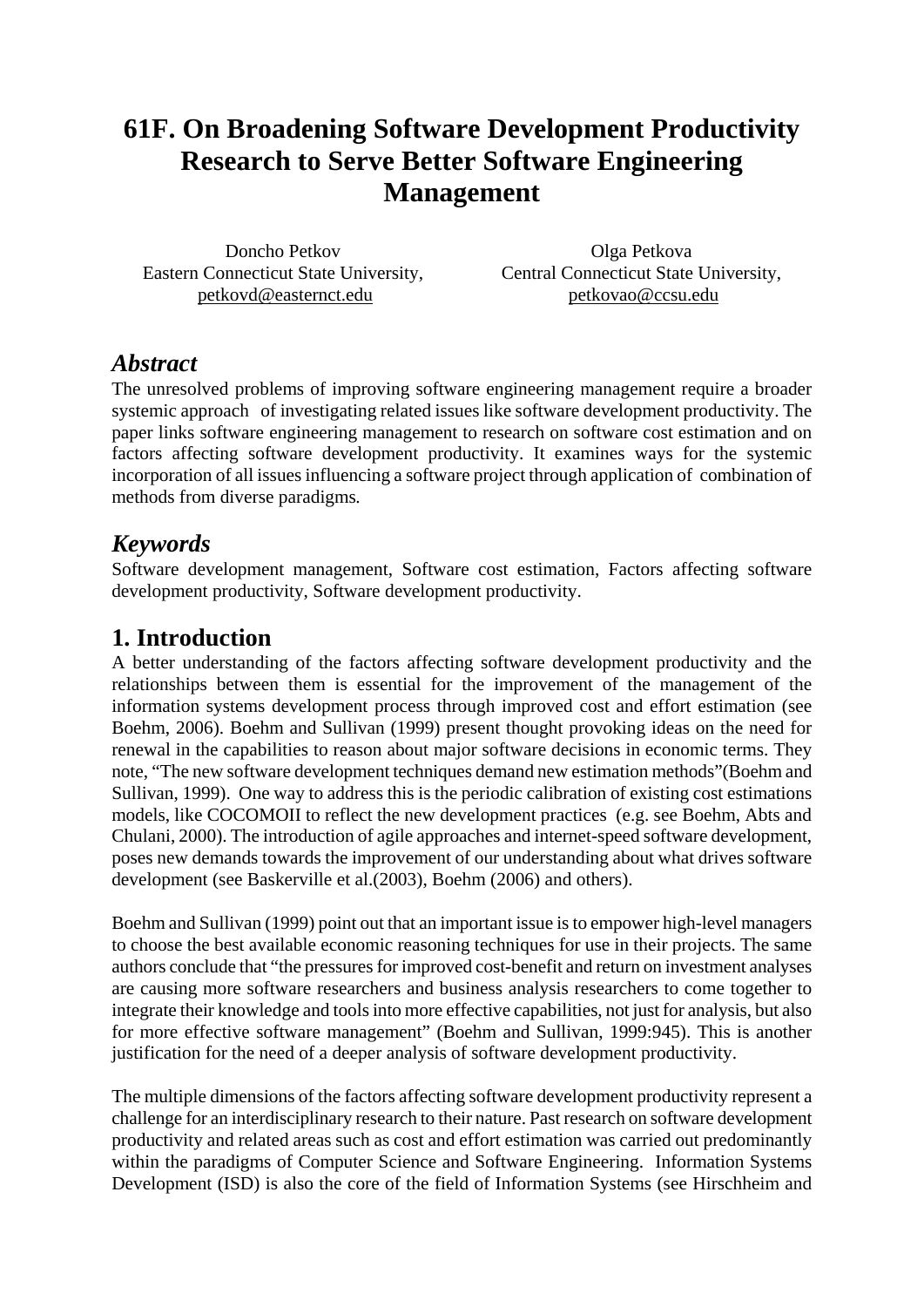Klein, 2003). Hence, the field of software development productivity can be viewed as one of the areas of intersection of research interests within Information Systems, Software Engineering and Computer Science. More details on an analysis of the research in the three disciplines can be found in Glass, Ramesh and Vessey (2004). The contention of this paper is that software development productivity needs to be studied in an interdisciplinary manner even if we recognise differences in the core competencies of the disciplines. Very few authors have attempted to analyze software development productivity outside of the domain of competencies that is characteristic of software engineering and that was another motivation for this paper.

Hirschheim and Klein (2003) identify the four ISD process core competencies (organizational alignment of IT; user requirements construction, organizational implementation, and evaluation/assessment of IT artifacts) possessed by IS specialists and that distinguish them from Software Engineers (see SWEBOK, 2004). It is true that software engineering and to some extent computer science have changed over the years towards recognizing the role of the human element. Thus, Kemerer (1998) states that, "because of the significant role played by people, software engineering is already one of the computer science disciplines that is closest to the social sciences".

The importance of research on factors affecting software development productivity is both of a practical and theoretical nature. From the point of view of the needs of the software industry, there is a gap between the claims of publications in the area of software measurement regarding its usefulness and the actual degree to which such approaches are applied in practice (Pfleeger, 2000; Pfleeger et al., 2002). One of the ways to reduce this gap is to provide better methods for the assessment of factors affecting software development productivity that are intuitive and easy to use by managers and at the same time are rigorous from the point of the current state of decision making as a scientific field.

The majority of the research in software development productivity is only indirectly linked to it through the definition of productivity. It is primarily focused on effort and cost estimation or software project management and control. According to Boehm and Sullivan (1999:939), "…most of today's successful estimating procedures are largely empirical in nature. It would be good to have theoretical models that would capture, explain and permit us to reason from an understanding of the underlying dynamics…" This has been one of the inspirational ideas behind this research. Here, past work on factors affecting software development productivity is linked to the area of software process improvement and information systems development management in general, pointing to some work of interpretative nature that has been done recently in the Information Systems field. To the best of the authors' knowledge, this is the first attempt at a comprehensive analysis of the multifaceted work on the factors affecting software development productivity exceeding the domain of cost estimation and providing links to related publications within the broader goal of the improvement of software development management through methods enabling organizational learning.

The paper continues with a critical review of previous publications on issues related to software development productivity. It is followed by an analysis of research that is indirectly related to cost and effort estimation through improved understanding of what drives software development and how to manage better software development. At the end are provided some conclusions on potential future work.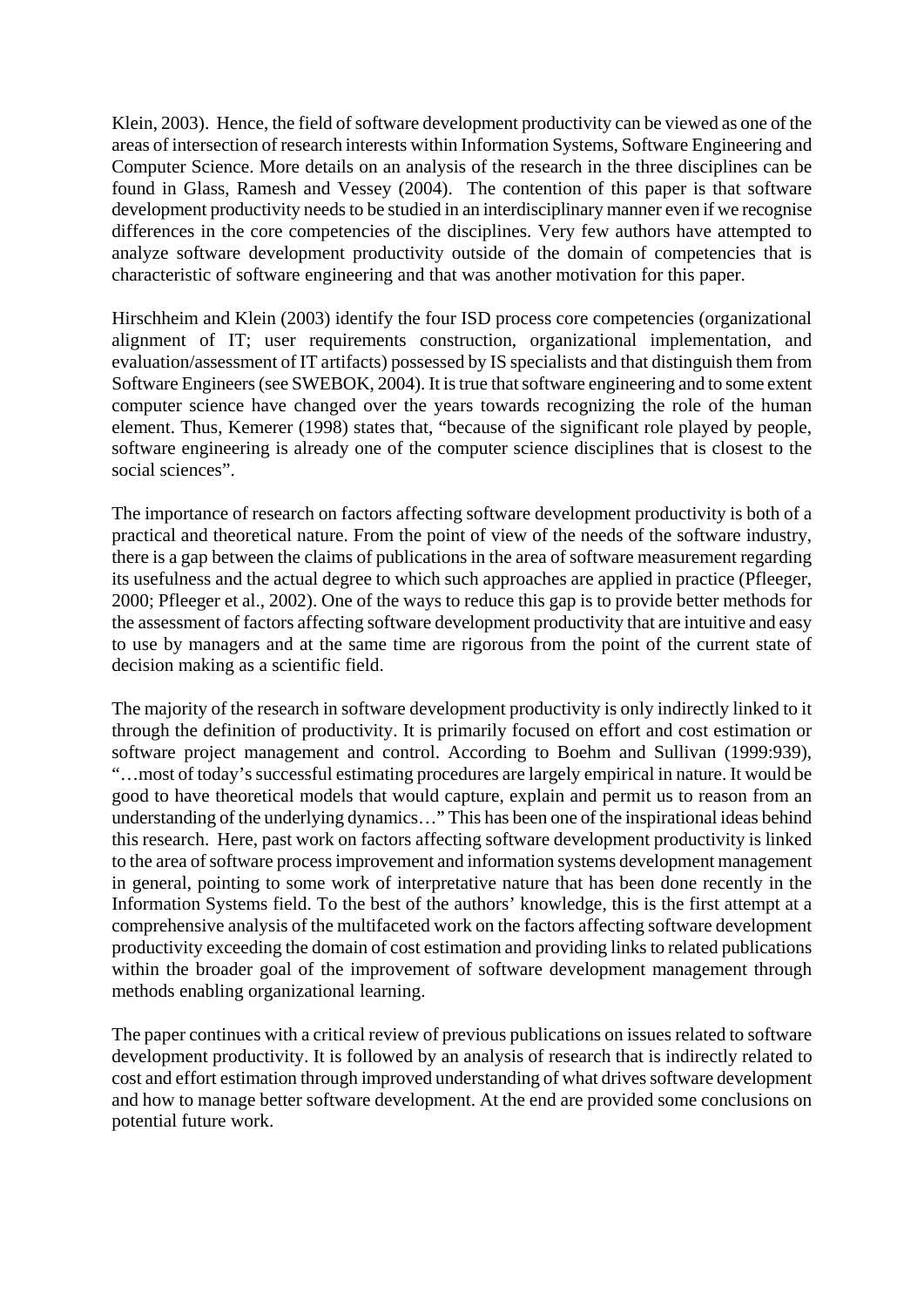### **2. Software development productivity and the factors affecting it**

Since software is intangible, it is not possible to measure productivity directly (Sommerville, 2007). According to the same source, in software systems, what we really want to estimate is the cost of deriving a particular system with given functionality and that is only indirectly related to some tangible measures as those used by various methods from the literature.

The best definition of productivity as a process, according to Boehm (1987:44), is:

Outputs produced by the process Productivity  $=$   $-$ 

Inputs consumed by the process

Thus, evaluation of productivity in a software project depends on the ways we define the inputs and the outputs of the software process. Following Boehm(1987), inputs to the software development process generally comprise labour, computers, supplies, and other support facilities and equipment. The same author points out that there might be other meaningful inputs in the organisational context of a particular environment and frequently one can use present-value monetary expressions as a uniform scale for various classes of resources as inputs.

Our concern in this paper will be with factors affecting productivity over the entire systems development life cycle. Some authors concentrate only on one phase or aspect of it. For example, historically, researchers were predominantly interested in programmer productivity.

#### **2.1. Cost estimation models and factors affecting software development productivity**

Empirical research into productivity in the system development process had its beginnings in the 1960s . It can be classified in various ways (see also Conte, Dunsmore and Shen (1986):

- field studies versus laboratory experiments;
- prescriptive or descriptive models;
- analytic models, e.g. COCOMO (Boehm, 1981), versus analogy-based models (Shepperd and Schofield, 1997):
- machine learning methods using neural networks (see Heisat, 2002) or Case Based Reasoning (CBR) (Mudhopadhyay et al, 1992).

Another classification reflecting the recent development in cost estimation involving a Bayesian analysis (see Boehm et al., 2000) and systems dynamics (see Abdel-Hamid and Madnick (1991); Madachy (1996)) is provided in Boehm and Sullivan (1999):

- expertise-based methods.
- model-based methods.
- regression-based methods,
- composite-Bayesian methods,
- learning-oriented methods and
- dynamics-based methods.

It can be noted, that this categorization does not mention analogy-based methods including Case Based Reasoning.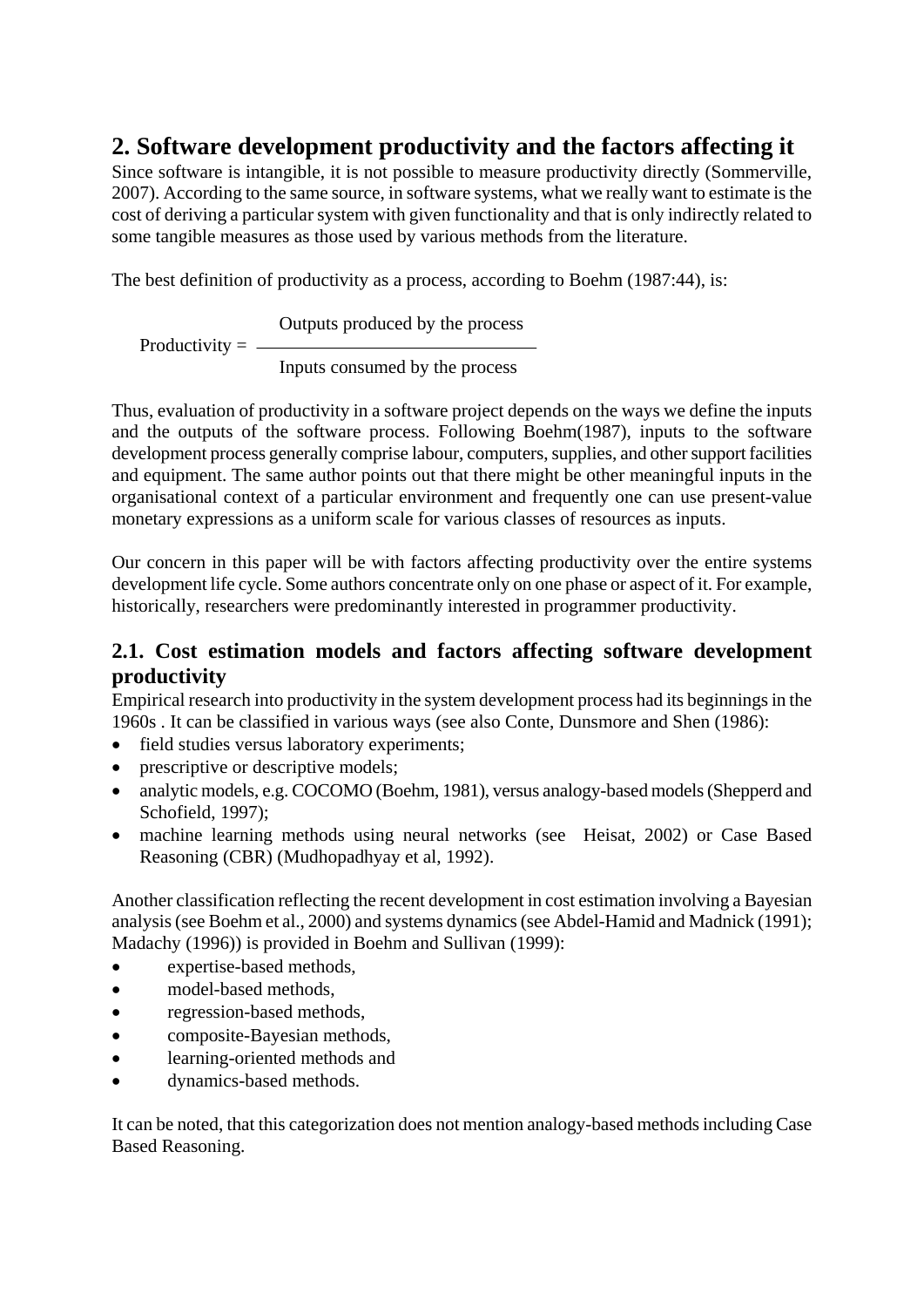It has been argued by many researchers that the cost estimation models discussed in the literature do not seem to capture productivity factors very well. A major problem in most of the research surveyed has been the insufficient precision of the results. Thus, Kemayel et al.(1991:157) left 53.1% of software development productivity unexplained through their statistical analysis. Relatively little precision of different analytical models had been reported in Kemerer (1998), Jones (1991) and others. This is particularly true when a certain model is applied to an environment that is different from the one used as a basis for gathering statistical data for deriving the model Maxwell et al. (1999).

Pfleeger (2000) lists the best-reported values on parameters characterising the precision of ten well-known methods for effort and cost estimation and concludes that the statistics for most models are disappointing. This raises the question as to how successful the methods currently applied within the domain of software cost estimation are. A major concern limiting their usability and precision is the need to calibrate them according to the specific conditions of a given organisational environment. This need is partially recognised through the research on calibration of existing cost/effort estimation models with company specific data (see Maxwell et al. (1999), Jeffery et al. (2000)).

According to Subramanian and Breslawsli (1995), the poor performance of normative models, especially in foreign sites, has lead researchers to consider descriptive estimation techniques. These approaches estimate effort through the provision of a better insight into the estimation of the development effort. Such ideas are reflected in the work in the area of software effort estimation on analogy-based reasoning and case based reasoning (see Mudhopadhyay et al. , 1992; Shepperd and schofild, 1997; shepperd and Cartwright, 2001).

The issues related to the factors affecting software development productivity have been identified in the past as a major area of research in the literature on software productivity/cost/effort estimation (Maxwell et al., 1999), Bergeron and St-Arnaud, 1992). In most cases, these factors have been analysed with respect to the tuning or validation of a particular metric for cost/effort estimation. These factors are labelled differently in different models: in Boehm's (1981) COCOMO model, they are called cost drivers; Bailey and Basili (1981) name them as input to the model, while in Function Point Analysis (FPA) they are called Adjustment Factors (see Abran and Robillard, 1996).

Due to their large number, a certain classification of these factors is appropriate. Benbasat and Vessey (1980) discuss 19 factors grouped in seven classes: organizational operations characteristics, computer hardware characteristics, source language characteristics, programmer characteristics, programming problem characteristics. Kemayel et al. (1991) focus their attention on the controllable factors affecting software development productivity. According to them, controllable factors are those pertaining to the software process that a typical software manager has the latitude to determine. They investigate 33 controllable factors placed in three groups: factors pertaining to personnel; factors pertaining to the process; and factors pertaining to the user community. Finnie, Wittig and Petkov (1993) investigate 18 factors grouped in four groups: technical attributes, project attributes, developer attributes and user attributes.

It can be concluded that the major factors affecting software development productivity are those included in the contemporary version of COCOMO, known as COCOMOII model (see Boehm et al. , 2000) and in the Function Point Analysis approach (see Abran and Robillard,1996). The majority of the researchers in the field accept their formulations, although there are a number of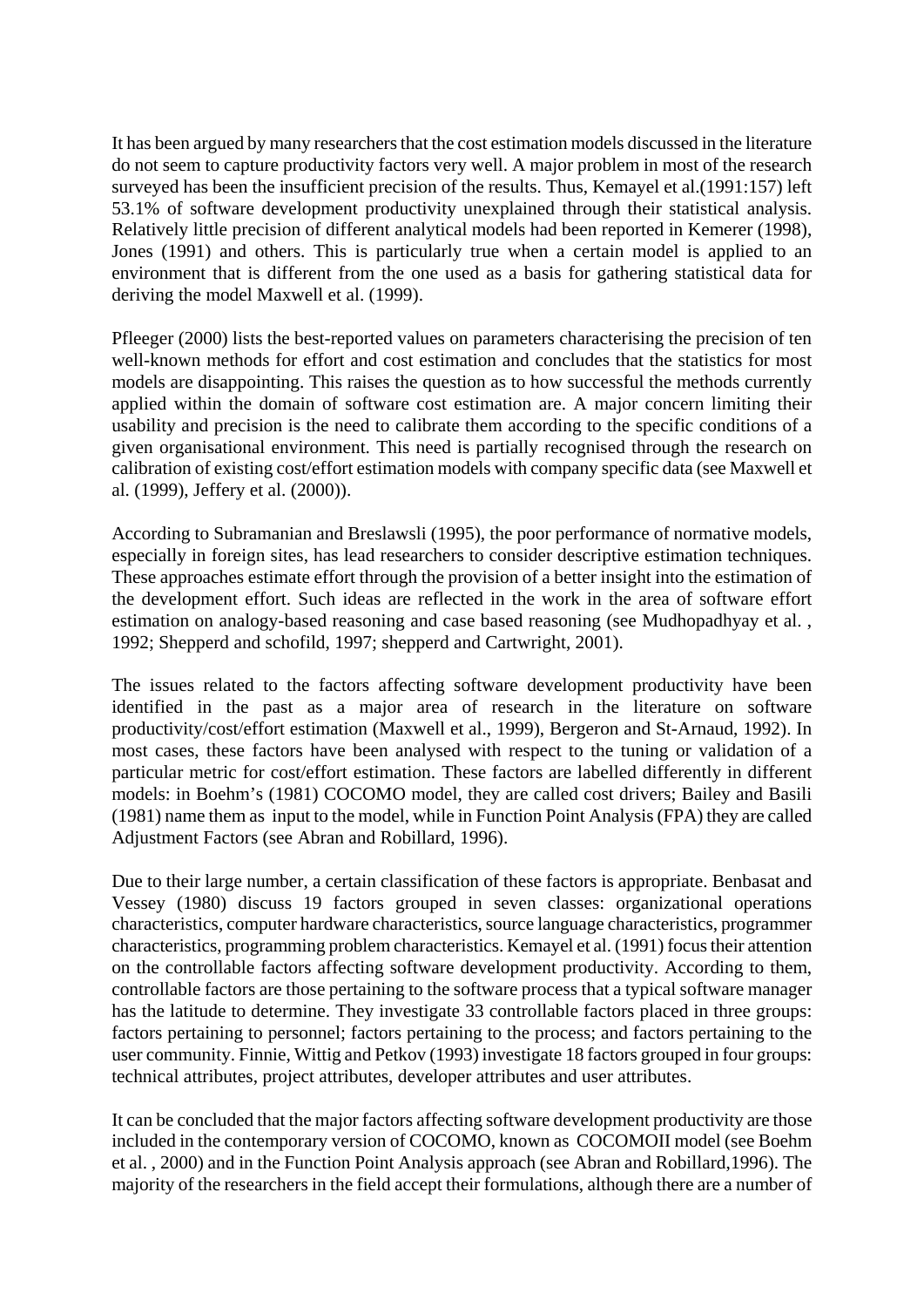cases when additional factors are introduced in the literature. COCOMOII is synthesizing ideas from the original COCOMO and FPA. It uses Source Lines of Code and/or Function Points as the sizing parameter for inputs, adjusted for both reuse and breakage, a set of 17 multiplicative effort multipliers and a set of 5 exponential scale factors (Boehm et al., 2000).

A brief observation of the lists of the factors affecting software development productivity in various publications shows that a small number of them evolve with time and the development of technology. Thus, these days it seems inappropriate to consider the effect of memory size or storage devices, as did Benbasat and Vessey (1980). Another conclusion that comes to mind is the fact that various researchers focused their attention on quite different sets of factors, thus it is very difficult to compare results from previous surveys.

The diverse use of factors affecting software development in software engineering and in information systems justifies the need for their deeper analysis. One of the initial steps may involve some standardization of the definitions of certain factors used in well-established methods for cost and effort estimation like COCOMOII and Function Point Analysis for the whole field of software management. Thus, Rainer and Hall (2003) investigate the influence of 26 factors affecting software processes. These factors were identified through extensive computerised qualitative analyses of the text of past papers in the software engineering literature on software process improvement, which provides credibility to their list. At least six of them have some similarities with those factors featuring in COCOMOII, but their wording is different. One reason could be the fact that software productivity improvement (SPI) researchers are still seeking to identify the key factors that affect SPI programs (Rainer and Hall, 2003:19).

A relatively little researched issue is the importance of time in software productivity estimation. A well-known model of the error in estimates at various stages of a project is the Cone of Uncertainty in cost estimation, discussed in Boehm (2008). As far as factors are concerned, the later the estimate, the greater the percentage of the factors that are related to more accurate estimates (Benbasat and Vessey, 1980:253). They also claim that different factors could be used, depending upon the development phase at which the first global estimate of the development effort is made. Thus, estimators are encouraged to use specific methods and factors at specific phases. Similarly, Pfleeger et al. (2002) promote the need for early measurement in the software life cycle, but they also note that project managers are often intimidated by the effort required to track process measures throughout development.

A conclusion that can be drawn from an overall analysis of the various research attempts in the field of software development productivity is that there is no consensus on the relevant factors that have to be reflected in a particular method or model (see also Maxwell et al. (1996)). Most of the studies only include an analysis of a few factors, ignoring others. As most of the researchers indicate how complex the process of software development is, it can be assumed, that any attempts to drastically reduce the number of factors under concern may lead to over simplification of a model and its subsequent inadequate performance. In addition, there is usually little justification in the literature as to why certain factors are not included in a particular model. For example, user characteristics, application type and programming language are omitted from COCOMO.

Maxwell et al. (1999) note that in models such as COCOMO (see Boehm, 1981), the factors are treated as if they are independent, even though some are not. Furthermore, they conclude that some of the factors used in existing models for cost and effort estimation were not among the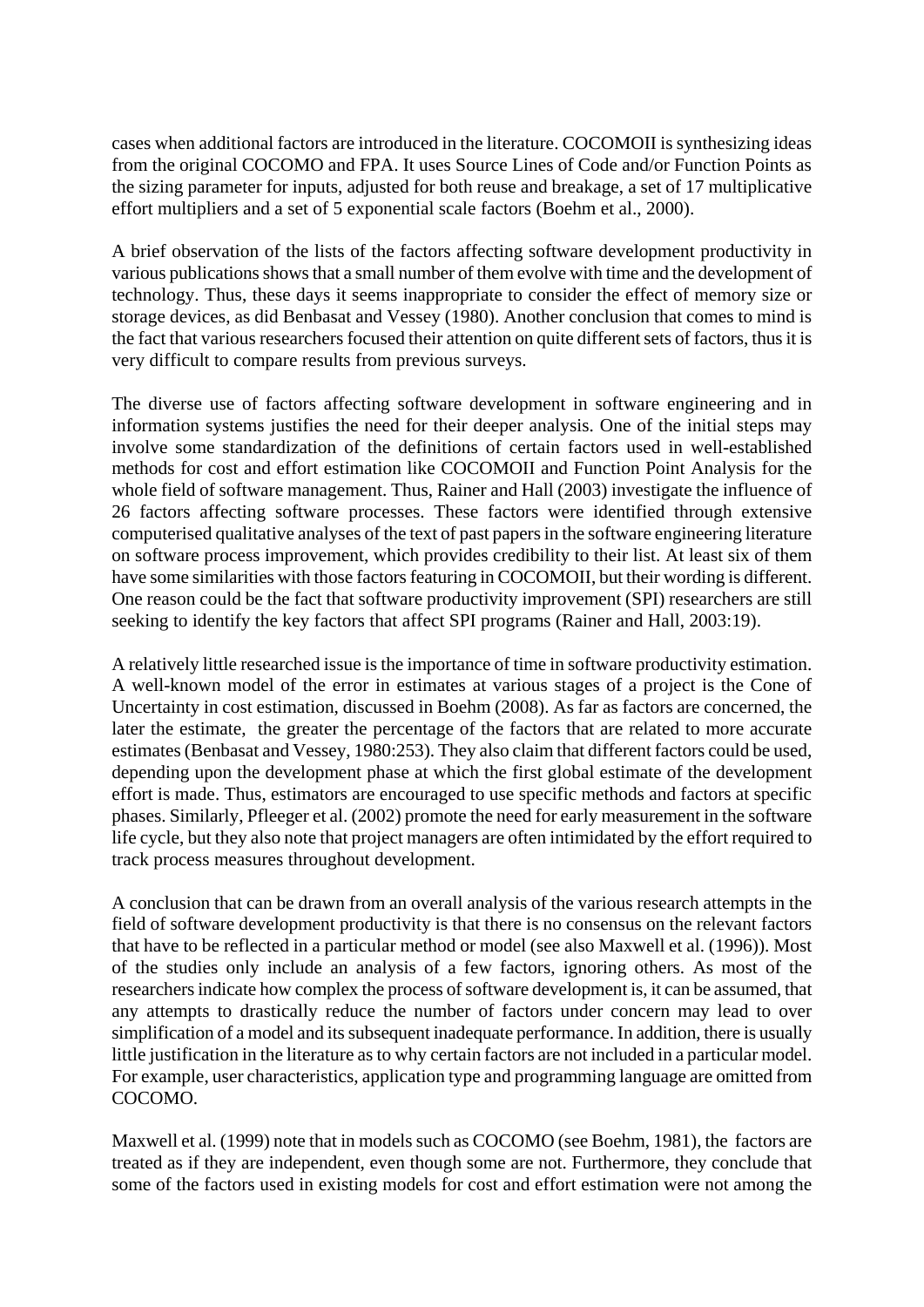underlying factors affecting productivity, hence the need for the development of a simple model based on the determination of a small number of independent factors (Maxwell et al.,1999). Determining the necessary factors is still an open research goal.

Therefore, there is a need to reduce the number of factors that may be included in a particular model to a reasonable quantity so that it may be sufficiently understandable and comprehensible. This problem requires further research into the nature of each factor, its relationships with other factors and their ranking according to their contribution to software development productivity. The latter issue shows the need for models guiding the prioritisation of software development productivity factors. The identification of a smaller number of factors that are most important within a particular project allows management efforts to be directed primarily towards those factors, thus leading to more effective corrective action if needed.

#### **2.2. How objective can be software cost and effort estimates?**

While qualitative methods were observed to be related to more accurate estimates, no clear conclusion could be drawn concerning the usefulness of quantitative methods (Bergeron and St-Arnaud, 1992). It is interesting to note that qualitative research based on psychometric measurements was generally neglected up until 1990, with few exceptions (e.g. see Hanson and Rosinski, 1985). Subsequently there has been a greater interest towards them (e.g. see Miranda, 2001; Shepperd and Cartwright, 2001).

A related point to the above question is the limitation of statistical variance theories in explaining social processes, including the process of systems development. As Robey (1994:443) concludes "...by conceiving of processes as systems of variables, the variance strategy affords little insight into the dynamics of the social processes it purports to explain. While some percentage of variance in one variable may be "explained" by the variation in another, little "explanation" of how and why social events occur is possible". According to him, in addition to valuable tools for research, such as the traditional science approaches, are also interpretive research methods that allow novel theoretical insights to be induced from both qualitative and quantitative data (Robey, 1994).

Research carried out by Maxwell et al. (1999) and others on the role of the company, country and the industrial/business environment is aiming at providing light on how the results from modelling the factors affecting software development can be generalised for different organizational environments. The issue of transportability of the results from one environment to another is an unresolved one, however. Many like Kemerer (1998), Conte et al (1986), and in particular Abdel-Hamid and Madnick (1991), have indicated the low utility of historical project statistics for cost and schedule estimation. Many of these criticisms are expressed as an insufficient capability of the models to reproduce their results in different environments. One major obstacle to the transportability of these models to environments that are different from those used for the original collection of data to build the model appears to be a lack of understanding of the factors explaining the differences in productivity among projects (Maxwell et al, 1999:787).

Software cost or effort estimation involves well-established analytical methods. However, their application is a time consuming activity, which aims also to be objective. That is in contradiction with the role of subjectivity in the estimation process. Thus selecting particular adjustment factors always requires an expert opinion by the estimator. We may observe that all of the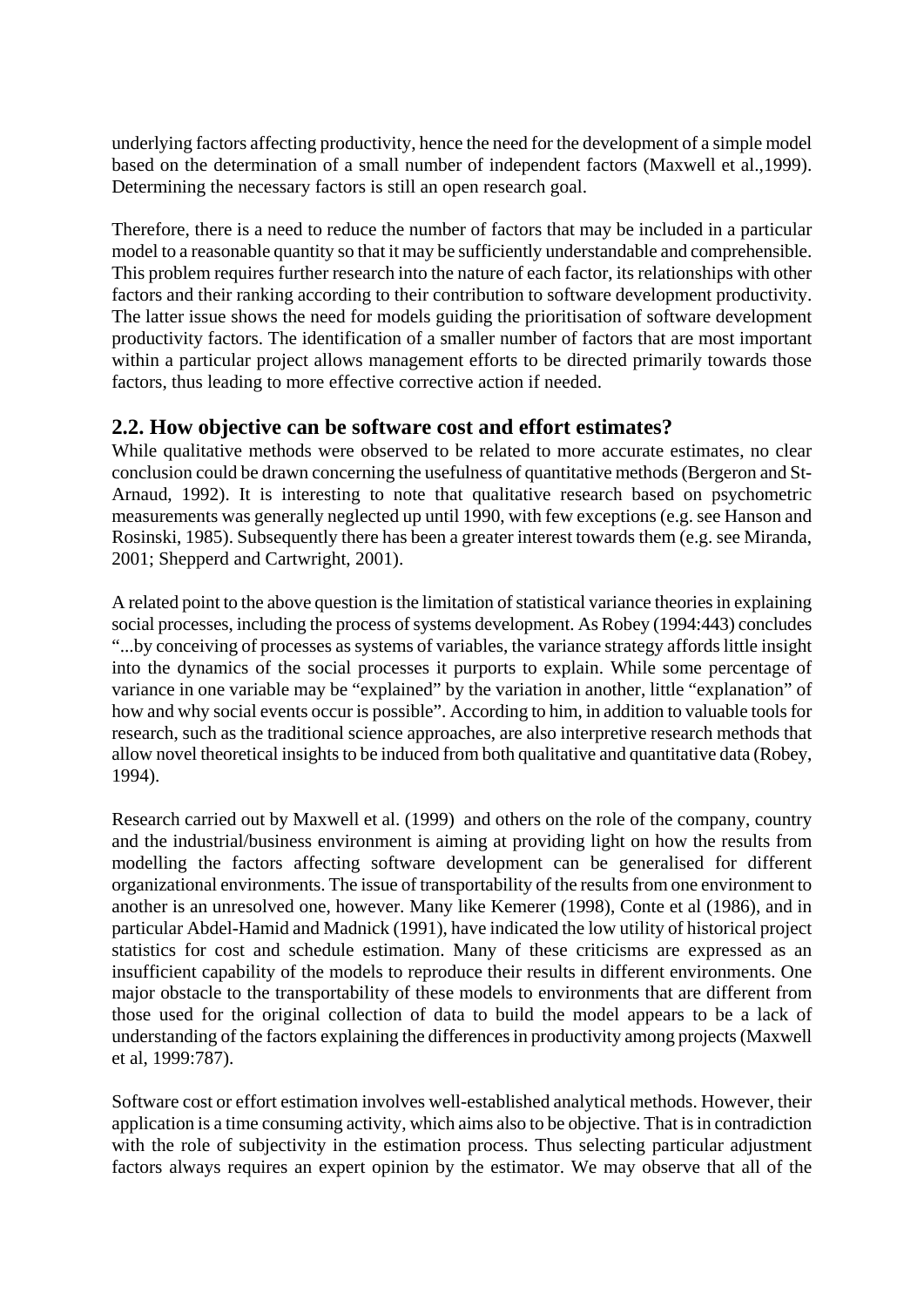"algorithmic" methods or models actually involved an element of subjectivity in choosing the productivity factors, e.g. in choosing the cost driver ratings in the COCOMO model. An excellent review of expert estimation in software development effort can be found in Jorgensen (2004). However, the majority of the theory and practice of software measurement community shows that there is a deep concern within researchers about the involvement of subjectivity in this process. To answer whether or not subjectivity has some role to play in the assessment of factors affecting software development productivity requires further investigation.

Subjectivity is related also to the issue on how possible is to reproduce effort estimates on similar projects in different environments. The ability to reproduce results is a significant feature of the scientific approach (see Ackoff, 1973; Checkland, 1999). It cannot be met in this area because of the human factors involved. On the other hand, some researchers like Kemerer (1998), correctly note that the socio-cultural background and the computing tradition in a particular country inevitably affect results in cost and effort measurement. All the above probably indicates a need to rethink the traditional claims to strive towards pure objectivity in cost and effort estimation and to accept that it is not achievable in real IS project management, due to the human factor involved. These ideas are further explored in the next section.

### **3. Research on factors affecting software development productivity dealing with broader issues of software management**

According to Boehm and Fairley (2000:24), besides "setting budgets and schedules and supporting make-or-buy analyses, software estimation techniques have several additional decision support uses:

- supporting negotiations or trade-off analyses among software cost, schedule, quality, performance and functionality;
- providing the cost portion of a cost-benefit or return on investment analysis;
- supporting software cost and schedule risk analyses and risk management decisions;
- and supporting software quality and productivity improvement investment decisions".

The factors affecting software development productivity play an important role in the management of the Information Systems development process. They influence the way in which the work of software development teams is organised and controlled (see Abdel-Hamid (1991), Boehm (2008) and others). An important contribution to understanding team and individual issues in software development is the work of Watts Humphrey (see Humphrey, 1996). The factors play an important role in the broader field of software measurement (see Pfleeger et al., 2002).Most of the above topics represent a separate stream of research in the Information Systems and Software Engineering literature with specific epistemology.

#### **3.1. Early attempts for analyzing the factors affecting software development productivity and learning about software project dynamics issues**

Most of the IS research reported in the literature is limited to statistical analyses of cause-effect type of relationships between two or three factors only. An alternative way for modelling the relationships between factors affecting software development productivity is the application of a multi-criteria decision analysis approach, the Analytic Hierarchy Process in Finnie et al. (1993). The latter paper suggests a simple model that allows the prioritization of the factors according to their importance for a given project. The smaller number of factors that are identified as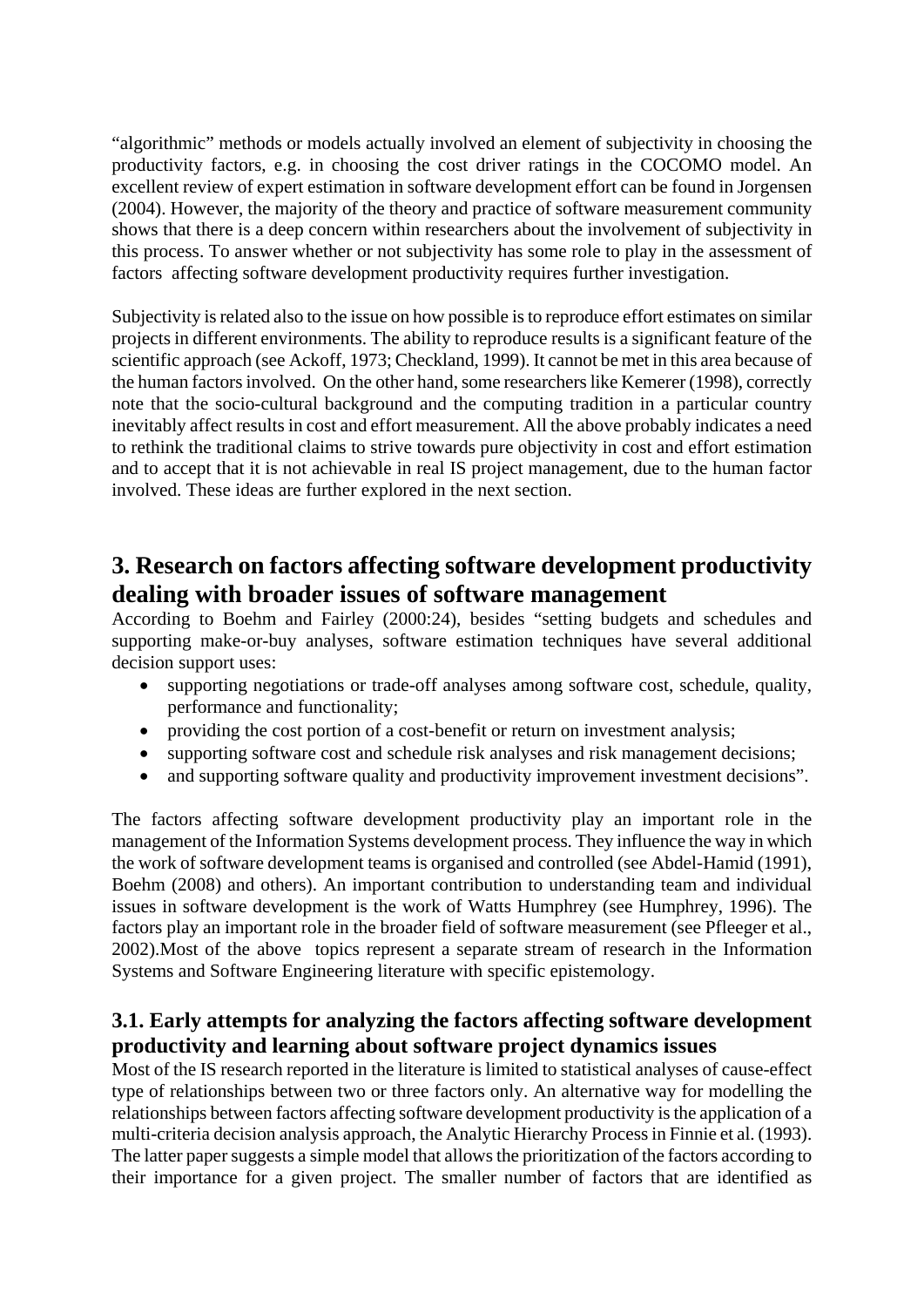important factors for a particular development situation allows management to concentrate only on these. ). Support for the idea of this investigation can be found in Rainer and Hall (2003:15).

Finnie et al (1993) note also that although past research seems to assume independence of factors affecting software processes, attention should be directed at how such factors relate to each other.

Their modelling approach can be extended further in the direction of capturing all the interrelationships between the factors affecting productivity using an extension of AHP for models with feedback (Saaty, 1996). Such models are also known as Analytic Network Process (Saaty, 1996). Such a model of the factors affecting software development productivity is explored in Petkova (1999). In essence, it serves a somewhat similar purpose as the use of Bayesian Belief Networks in modelling software projects (see Stamelos et al., 2003) and the application of Systems Dynamics for a similar purpose, which is discussed next.

Abdel-Hamid and Madnick (1991) summarize their work conducted in the 1980s on modeling the software development micro-world through systems dynamics. Subsequent accounts can be found in Madachy(1996) and Madachy (2007). This approach explores the relationships between various factors affecting software development focusing on the existing feedback influences between them. It acknowledges that software development, a dynamic and complex process, requires new ways of thinking in order to improve the current software environment. Systems dynamics involves thinking in circles and considering interdependencies, closed loop causality versus straight-line thinking, seeing the system as a cause rather than an effect, internal versus external orientation, thinking dynamically rather than statically, operational versus correlation orientation (Madachy, 1996). Systems dynamics modeling can provide insights by investigating virtually any aspect of the software process at a macro or micro level.

Besides systems dynamics, other techniques for modelling software process dynamics have been used as well. According to Ramil and Lehman (1999) these include Petri nets, fuzzy logic, and combinations of fuzzy logic and systems dynamics. Bayesian belief networks were applied as another way to support expert judgment in software cost estimation (see Stamelos et al., 2003). One possible direction for further research is to compare the expressive power of models applying the above approaches, including Systems Dynamics and the Analytic Network Process. The major issue of concern in such a comparative study should be the determination of the effort associated with the application of a particular method. The latter is important since according to Ramil and Lehman (1999), "modelling of software process dynamics has, however, not attracted widespread interest. The level of expertise, data and resources required to build and calibrate such models did not appear justified in a perception of limited benefit". Similar criticism can be stated about another direction line of research in the 1980s and 1990s by Scacchi, aimed at development of knowledge-based systems that model software production (see Scacchi, 1995). Hence, the need for simpler modelling approaches that still capture the complexity of software development and the interrelationships between the factors affecting it.

#### **3.2. Towards broader interpretive holistic approaches for understanding software development management perceived as a learning process**

Kitchenham et. al.(2002) point out the need for software cost estimation approaches and models that incorporate the instinctual ways that humans organize and manipulate the information at their disposal. Software development is treated as a learning process for the client and the service provider recently also by Champion et al. (2006). Such learning is affected by many sources of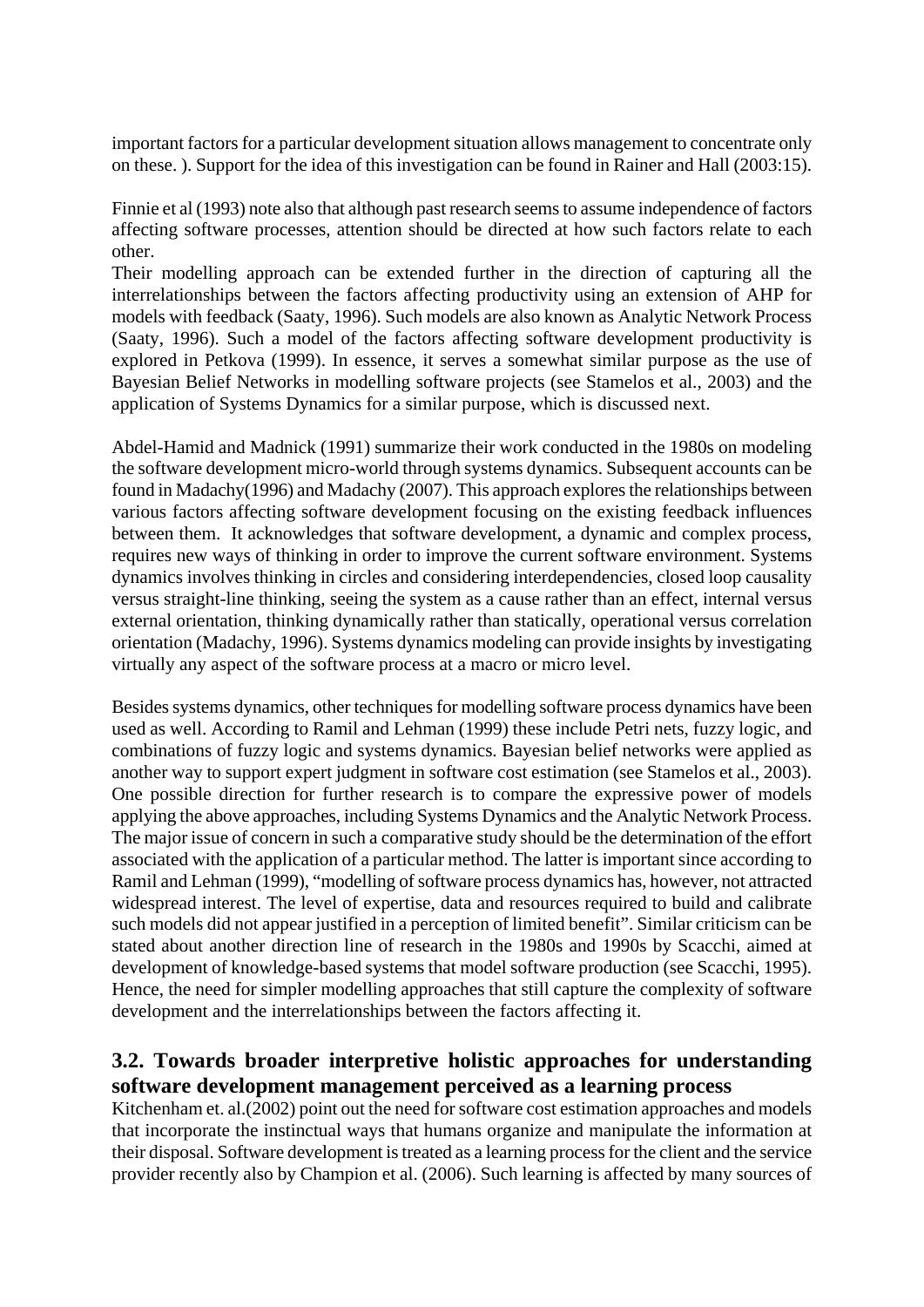change in a software project, that bring the need to consider uncertainty and emergent requirements in software projects as discussed by Boehm (2008). According to him, the best way to reduce the uncertainty in software development is to buy information to avoid risk. Boehm (2008) lists for that purpose as possible techniques prototyping, simulating, benchmarking, market trend analysis, analyzing relative costs and benefits. We would like to add that these methods for reducing uncertainty could be applied within a broader framework supporting organizational learning. The factors supporting organizational learning in software development are investigated in Van Solingen et al. (2000). Systems dynamics modelling is an early example of a method supporting organizational learning in the context of a software process (Madachy, 1996) but it cannot capture well all subjective issues in a project. Hence, we propose the idea to link the fields of software measurement and organisational learning in efforts towards improvement of the ISD process and show how it can be implemented with methods that go beyond systems dynamics.

Another approach supporting organizational learning for improved understanding of factors affecting software development productivity within a specific software project is presented in Petkova and Roode (1999). It draws on the growing number of attempts in IS research towards the application of qualitative approaches and methodological pluralism(see Hirschheim and Klein, 2003). Based on the analysis of the research in software metrics, we can conclude that an investigation of factors affecting software development productivity is a complex problem, with many intertwined sub-problems, and as such, it can be classified as a "messy" problem, to use the term coined first by Ackoff (1973). It is an important and worthwhile problem, both from a theoretical and practical point of view. A framework is proposed in Petkova(1999) and Petkova and Roode (1999) for its analysis that is relatively easy to use, which allows for the incorporation of all relevant factors affecting software development productivity in a holistic way. It incorporates available quantitative and qualitative data on a particular project environment, as well as the expertise of those involved in its management. It combines techniques from soft systems thinking and multi-criteria decision analysis, enabling experiential learning about the relationships between the factors involved. This approach is in line with the call by Scacchi (1995) for development of setting-specific models of software production, which "can be tuned to better account for the mutual influence of product, process and setting characteristics specific to a process".

Petkova and Roode (1999) implemented a pluralist systemic framework for the evaluation of the factors affecting software development productivity within a particular organizational environment. It combines techniques from several paradigms; stakeholder identification and analysis, from SSM (Checkland, 1999) and the Analytic Hierarchy Process (Saaty, 1996). The framework is based on the principles of Multimethodology, a powerful systemic metatheory for organizing an intervention in Operations Research (see Mingers, 2001) through mixing methods from different methodologies. This framework is complementary to the existing cost estimation approaches and does not aim to replace them. The result of its application is a better expert judgment in the usage of other existing methods for software cost and effort estimation, as well as for IS project management.

There are very few accounts of the use of Soft Systems Methodology (SSM) (see Checkland, 1999) in the mainstream SE literature. More details on that and a recent example of combining SSM and UML for business process modelling are presented in Sewchurran and Petkov (2007). It is significant that Boehm has recognised the potential of SSM as he quotes Checkland in a recent paper: "… software people were recognizing that their sequential, reductionist processes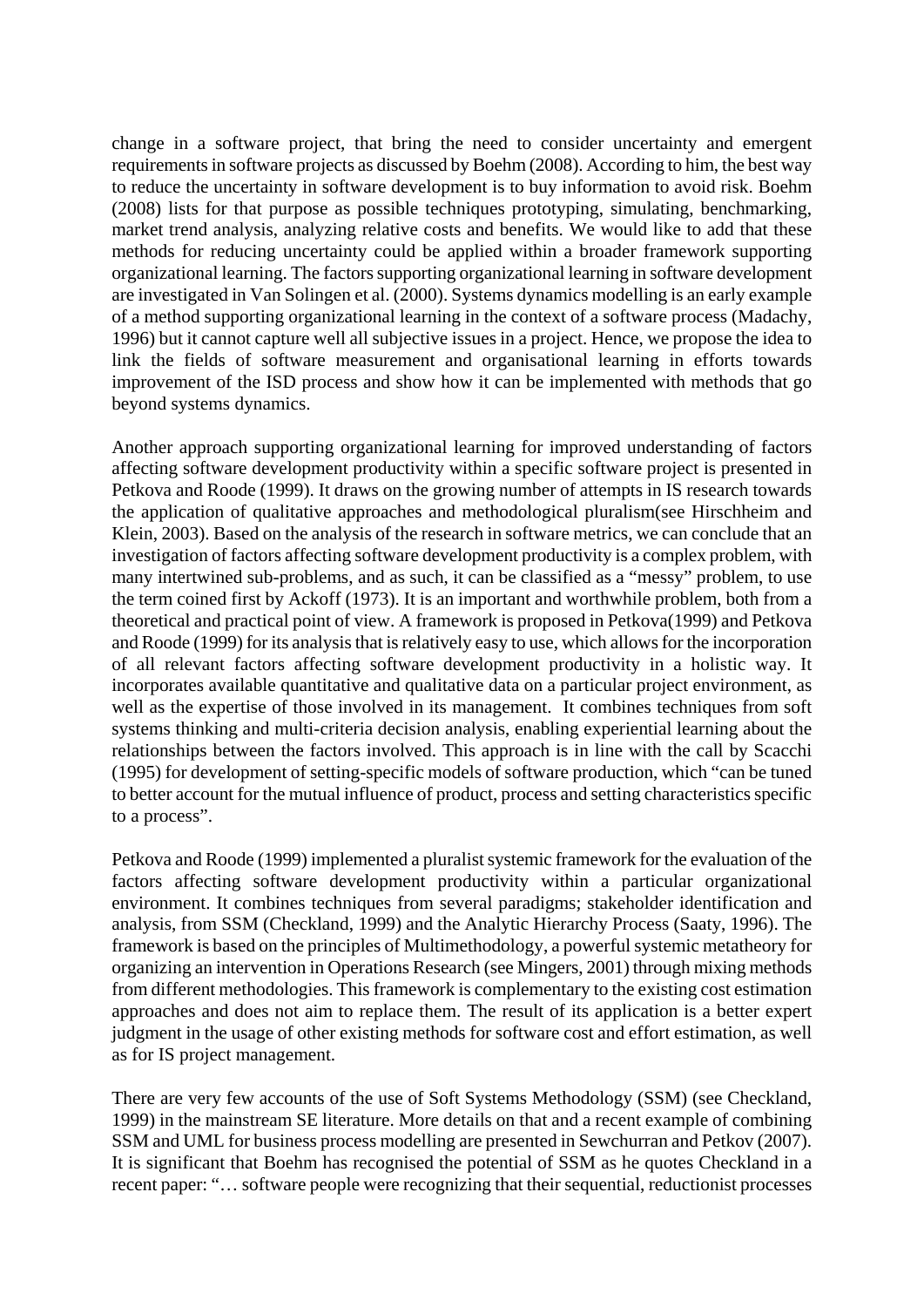were not conducive to producing user-satisfactory software, and were developing alternative SE processes (evolutionary, spiral, agile) involving more and more systems engineering activities. Concurrently, systems engineering people were coming to similar conclusions about their sequential, reductionist processes, and developing alternative 'soft systems engineering' processes, emphasizing the continuous learning aspects of developing successful user-intensive systems" (Boehm, 2006a).

The challenges of software and systems engineering for improvement of software development productivity may be addressed better through the application of a systems approach. This is advocated recently by Petkov et al. (2008). The latter work extends some of the ideas in Abdel-Hamid and Madnick (1991), Madachy (1996), Petkova and Roode (1999). Most of the suggestions on integrating IS, SE and systems thinking in Petkov et al. (2008) relate to issues of organizational learning facilitated by a systems approach. Soft systems methods have a significant track record of producing results in management (se Checkland, 1999) and Mingers, 2001) and accordingly their potential in software development management is stressed in Petkov et al. (2008).

According to Boehm (2006a), "recent process guidelines and standards such as the Capability Maturity Model Integration (CMMI), ISO/IEC 12207 for software engineering, and ISO/IEC 15288 for systems engineering emphasize the need to integrate systems and software engineering processes". The same author further proposes a new process framework for integrating software and systems engineering for 21st century systems, and improving the contractual acquisition processes.

Boehm (2006b) presents a deep analysis of the history of SE and of the trends that have emerged recently. These include the agile development methods (see Baskerville et al. (2003)]); commercial off-the-shelf software and model driven development. The traditional software development world, characterized by software engineering advocates uses plan-driven methods, which rely heavily on explicit documented knowledge. Plan-driven methods employ project planning documentation to provide broad-spectrum communications and rely on documented process plans and product plans to coordinate everyone (Boehm, 2006b). The late 1990s saw something of a backlash against what was seen as the over-rigidity contained within plan-driven models and culminated in the arrival of agile methodologies, which rely heavily on communication through tacit, interpersonal knowledge for their success.

The above paragraphs indicate major developments in the area of software process management and software development management. Research in this direction should not ignore previous related work in software cost and effort estimation and software development management. An example of how past work is integrated with the new ideas in software management is the topic on what happens at the level of large systems-of-systems, discussed in Lane and Boehm (2007), dealing with some issues related to cost and effort estimation for large and complex software projects).

### **4. Conclusion**

This paper attempted to review the past research on factors affecting software development productivity. The links between this issue and the broader aspects of software development management were also explored. Our findings show that: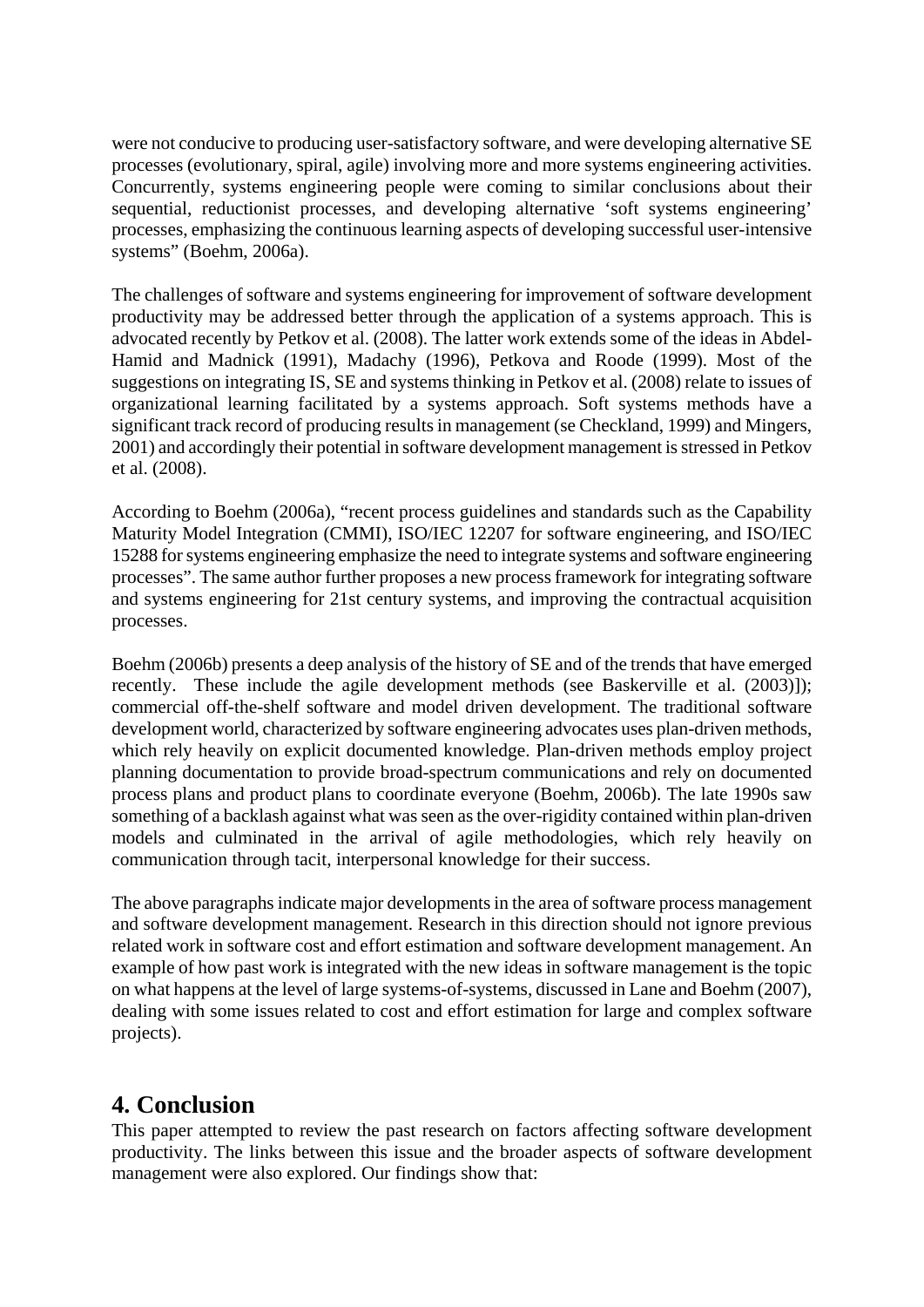- the models of relationships between such factors have so far not contributed significantly to the improvement of the precision of estimates for development effort or costs;
- the number of factors affecting software development productivity quoted in the literature exceeds seventy. There are no universal classifications accepted in the fields of Information Systems, Software Engineering and Computer Science. There is not enough evidence about justifying the selection or exclusion in a particular model of certain factors;
- there is a need to provide a link between work on software measurement with research on the management of the software development process;
- the stakeholders in a project in some cases are easy to identify, but more often, there are subtle stakeholders that need to be uncovered to avoid a potential over- simplification of the understanding of the role of a project and its environment;
- a better understanding of the relationships between the factors affecting software development productivity can be achieved through application of methods promoting organizational learning. The result of this is an improved Information Systems Development process;
- there is a need for relatively simple approaches to identify which are the most appropriate factors affecting software development productivity for a given organisation and project, how they relate to each other, and how their ranking evolves at different stages of the software development process.

Different organizational environments may justify the inclusion of various factors affecting software development productivity. It seems that the choice of those that need to be considered in a given situation must be more flexible. Such decisions depend on the actual dynamic circumstances of a particular IS project and how well these are understood. The survey showed that very few researchers attempted to address this issue in its full complexity.

Another dimension of possible future analysis can be concerning the benefits from mixing methods from different paradigms and methodologies in frameworks promoting better understanding of the factors affecting software development productivity compared to the use of a single methodology like systems dynamics. A starting point could be raising the awareness of a particular research community of what another one is doing. The results of the review point that a pluralist approach, breaking down the paradigmatic isolation between various research methodologies may lead to improvement of our understanding to handle the complexity of improving software development productivity.

There have been a number of comparative studies of various cost and effort estimation methods (see Kemerer (1998); Kitchenham et al. (2002) and others). On the other hand, there have been few attempts to apply approaches promoting better Information Systems Development process management through organizational learning as the several attempts discussed in the paper. To the best of our knowledge, there have been no comparative studies of such approaches promoting organizational learning within a software development management environment.

With the exception of Boehm, most of the authors working in software cost and effort estimation focus on their own research agenda with little comparison of how it fits within the greater body of knowledge on software development management. Most of that research is from the perspective of Software Engineering with few exceptions like the IS oriented work reported by Scacchi (1995) and Petkova and Roode (1999). Hence, there is a need for integrative research in a systemic way the problem of software development management and the related productivity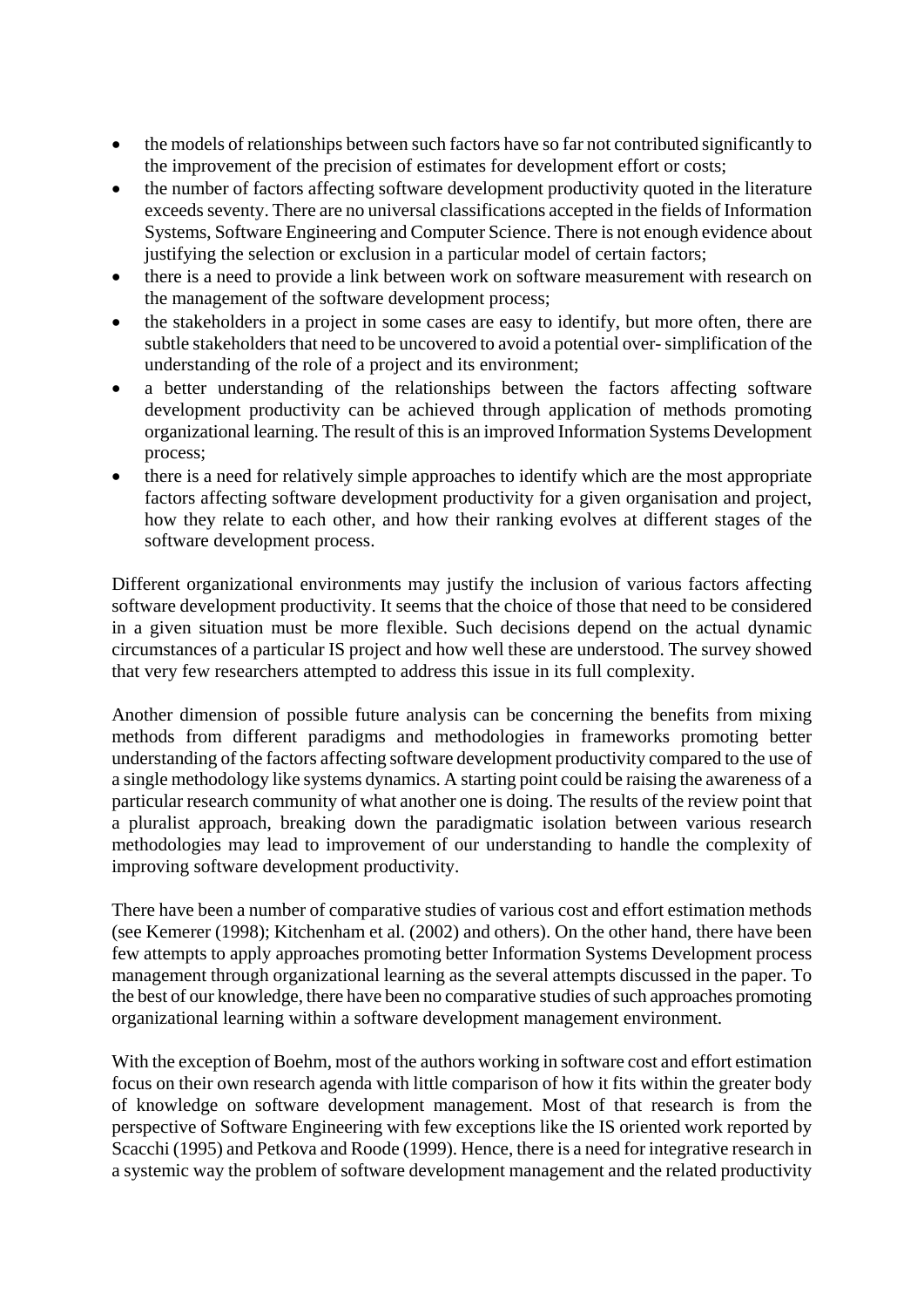factors across the current disciplinary divide in order to produce better practical, relevant and rigorous understanding of what drives software development productivity.

#### **References**

- Abdel-Hamid, T.K. and Madnick, S., Software Process Dynamics, Prentice Hall, Englewood Cliffs, NJ., 1991
- Abran, A. and Robillard, P.N. , Function Point Analysis: An Empirical Study of Its Measurement Process, IEEE Transactions on Software Engineering, 22(12), 895-910, 1996
- Ackoff, R., Science in the Systems Age: Beyond IE, OR and MS, Operations Research, 21, 661- 669,1973.
- Bailey, J.W. And Basili, V.R., A Meta-Model for Software Development Resource Expenditures, Proceedings of Fifth International Conference on Software Engineering, 107- 116,1981.
- Baskerville, R., Ramesh, B., Levine L., Pries-Heje, J., and Slaughter, S., Is Internet-Speed Software Development Different, IEEE Software, November/ December, 70-77, 2003.
- Benbasat, I. and Vessey, I., Programmer and Analyst Time/Cost Estimation, MIS Quarterly, 4(2), 31-43,1980.
- Bergeron, F. and St-Arnaud, J.,SOS: Estimation of Information Systems Development Efforts: A Pilot Study, Information and Management, 22, 239-254,1992.
- Boehm, B.W., Software Engineering Economics, Prentice-Hall, Englewood Cliffs, NJ.,1981.
- Boehm, B.W., Improving Software Productivity, IEEE Computer, 20(9), 42-57,1987.
- Boehm, B., Some future trends and implications for systems and software engineering processes. Systems Engineering, 9(1), 1-19, 2006a.
- Boehm, B., A view of  $20<sup>th</sup>$  and  $21<sup>st</sup>$  century software engineering, Proceeding of the 28th international conference on Software Engineering. Shanghai, China, 12 – 29, 2006b.
- Boehm, B., Making a difference in the software century, *IEEE Computer,* 41(3),32-38,2008.
- Boehm, B. and Sullivan, K.,Software Economics: Status and Prospects, Information and Software Technology, 41, 937-946, 1999.
- Boehm, B. and Fairley, R., Software Estimation Perspectives, IEEE Software, November/December, 22-26, 2000.
- Boehm, B, Abts, C. and Chulani, S., Software development cost estimation approaches A survey. Annals of Software Engineering, 10: 177-205, (2000)
- Champion, D., Stowell, F., & O'Callaghan, A. (2005). Client-Led Information System Creation (CLIC): navigating the gap. *Information Systems Journal,* (15), 213-231.
- Checkland, P., Systems thinking, systems practice. Wiley, Chichester, 1999.
- Conte, S.D., Dunsmore, H.E. And Shen,V.Y., Software Engineering Metrics and Models, The Benjamin Cummings Publishing Co. Menlo Park, 1986.
- Finnie, G.R., Wittig, G.E. and Petkov, D.I., Prioritizing Software Development Productivity Factors Using the Analytic Hierarchy Process, Journal of Systems and Software, 22(2), 129- 139, 1993.
- Glass, R., Ramesh, V & Vessey, I. (2004). An analysis of research in computing disciplines. *Communications of ACM*, 47(6), 89-94.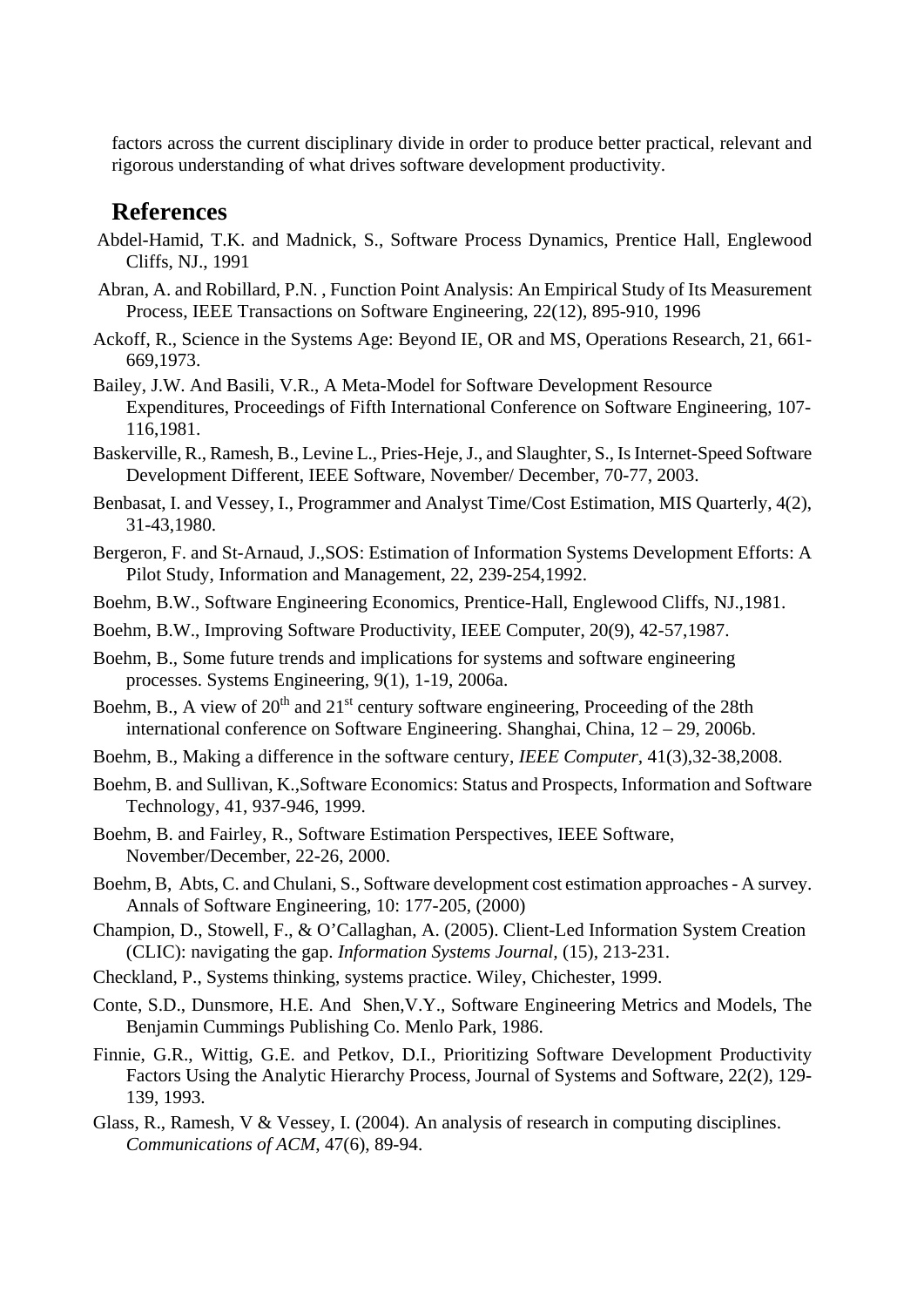- Hanson, S.J. and Rosinski, R.R., Programmer Perceptions Of Productivity And Programming Tools, Communications Of The ACM, 28(2), 180-189, 1985.
- Heisat, A., Comparison Of Artificial Neural Network And Regression Models For Estimating Software Development Effort, Information And Software Technology, 44, 911-922,2002.
- Hirschheim, R and Klein H.K., Crisis In The IS Field? A Critical Reflection On The State of the IS Discipline, Journal of the Association for Information Systems, 4 (5), 237-293, 2003.
- Humphrey, Watts S, Using A Defined and Measured Personal Software Process. *IEEE Software 13*(3): 77-88,1996.
- Jeffery, R., Ruhe, M. and Wieczorek, I., A comparative study of two software development cost modeling techniques using multi-organizational and company specific data, Information and Software Technology, 42, 1009-1016, 2000.
- Jones, C., Applied Software Measurement: Assuring Productivity and Quality, McGraw Hill, New York., 1991.
- Jørgensen, M., A Review of Studies on Expert Estimation of Software Development Effort, J. Systems and Software, 70 (1-2), 37–60, 2004.
- Kemayel, L., Mili, A. and Ouderni, I., Controllable Factors for Programmer Productivity: A Statistical Study, Journal of Systems and Software, 16(2), 151-163, 1991.
- Kemerer, C.F.,Progress, Obstacles, and Opportunities in Software Engineering Economics, Communications of ACM, 41(8), 63-66, 1998 .
- Kitchenham, B., Pfleeger, S.L., Mccoll, B. and Eagan, S., An empirical study of maintenance and development estimation, The Journal of Systems and Software, 64 (1), 57-77, 2002.
- Lane, J.A. and Boehm, B., System-of-systems cost estimation: analysis of lead system integrator engineering activities. Information Resources Management Journal, 20(2), 23-32, 2007.
- Madachy, R.J., Process Modeling with Systems Dynamics, Proceedings of the Eight Software Engineering Process Group Conference, Atlantic City NJ, May., 1996.
- Madachy, R. *Software Process Dynamics*, Wiley, 2007.
- Mingers, J., Multimethodology- mixing and matching methods. in Rosenhead J. and Mingers J. (Eds), Rational analysis for a problematic world revisited, Wiley, Chichester, 2001.
- Maxwell, K.D., Wassenhove, L.V. and Dutta, S., Software Development Productivity of European Space, Military, and Industrial Applications, IEEE Transactions on Software Engineering, 22(10), 706-718, 1996.
- Maxwell, K., Van Wassenhove, L. and Dutta, S., Performance Evaluation of General and Company Specific Models in Software Development Effort Estimation, Management Science, 45 (6), 787-803, 1999.
- Miranda, E., Improving subjective estimates using paired comparisons, IEEE Software, January/February, 87-91, 2001.
- Mudhopadhyay, T., Vicinanza, S.S. And Prietula, M.M., Examining the Feasibility of a Case-Based Reasoning Model for Software Effort Estimation, MIS Quarterly, June, 155-169, 1992.
- Petkova, O., A framework for evaluation of factors affecting software development productivity, PhD thesis, University of Pretoria, South Africa, 1999.